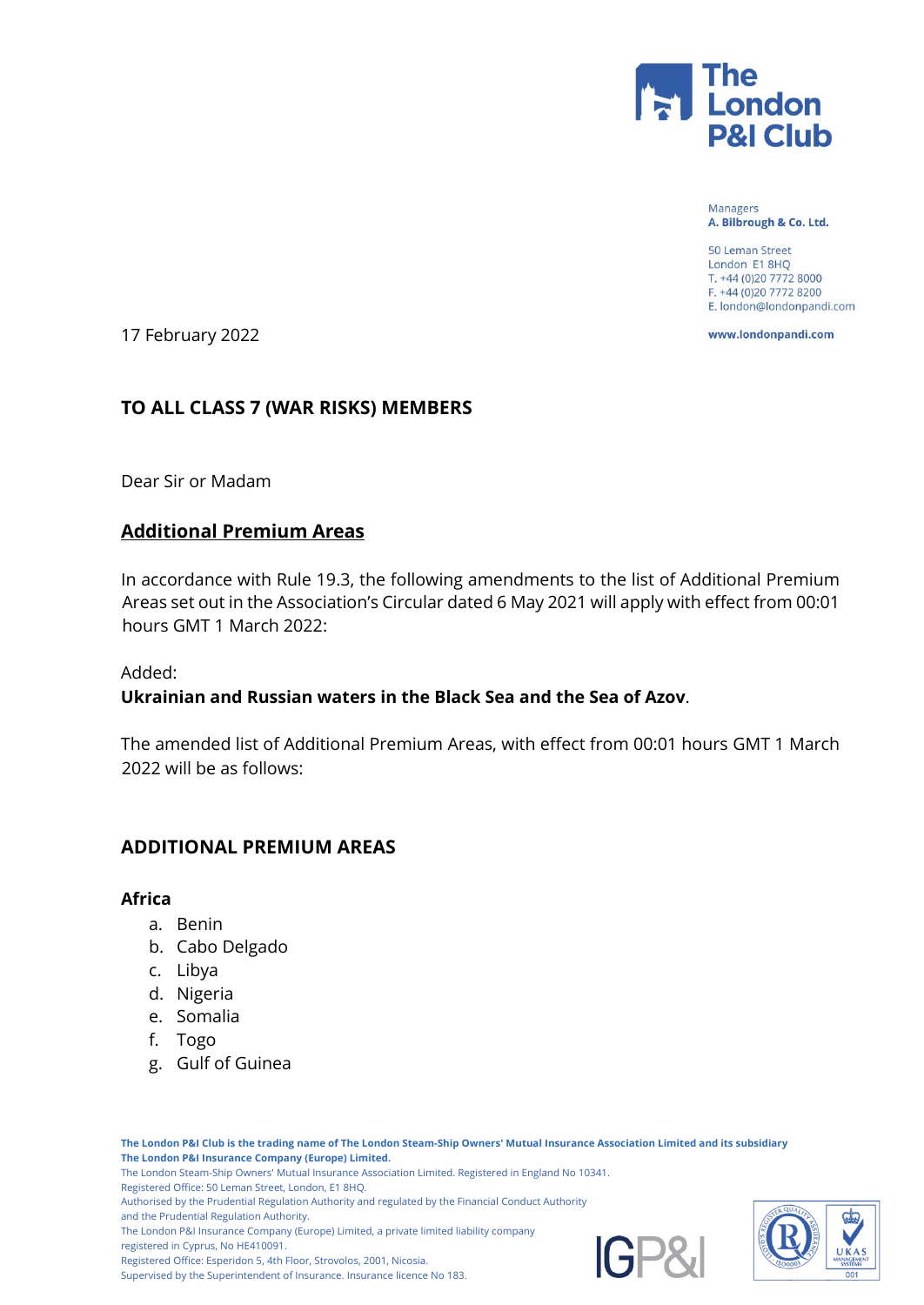## **Indian Ocean, Gulf of Aden and Southern Red Sea**

#### **Middle East**

- a. Iran
- b. Iraq
- c. Israel
- d. Lebanon
- e. Oman (Musandam governorate)
- f. Persian or Arabian Gulf
- g. Saudi Arabia (Gulf coast)
- h. Saudi Arabia (Red Sea coast) excluding transits
- i. Syria
- j. United Arab Emirates
- k. Yemen

## **South America**

a. Venezuela

#### **Europe**

a. Ukrainian and Russian waters in the Black Sea and the Sea of Azov.

### **DEFINED WATERS**

### **Cabo Delgado**

The waters within 50 nautical miles of Mozambique and Tanzania enclosed by the following boundaries:

- a) To the north, from Mnazi Bay at 10°19.6'S, 40°18.9'E to high seas point at 9°50.7'S, 41°7.6'E.
- b) To the south, from Baía do Lúrio at 13°30'S, 40°31.6'E to high seas point 13°30'S, 41°28.8'E.

### **Indian Ocean, Gulf of Aden and Southern Red Sea**

The waters enclosed by the following boundaries:

- a) On the north-west, by the Red Sea, south of Latitude 15° N
- b) on the northeast, from the Yemen border at 16°38.5'N, 53°6.5'E to high seas point 14°55'N,53°50'E
- c) on the east, by a line from high seas point 14°55'N, 53°50'E to high seas point 10°48'N, 60°15'E, thence to high seas point 6°45'S, 48°45'E
- d) and on the southwest, by the Somalia border at 1°40'S, 41°34'E, to high seas point 6°45'S, 48°45'E

### **Persian or Arabian Gulf**

Persian or Arabian Gulf and adjacent waters including the Gulf of Oman and waters west of the line from Oman's territorial limit off Cape al-Ḥadd at 22°42.5'N, 59°54.5'E northeast to the Iran-Pakistan border at 25°10.5'N, 61°37.5'E excepting coastal waters of adjoining territories up to 12 nautical miles offshore unless otherwise provided.